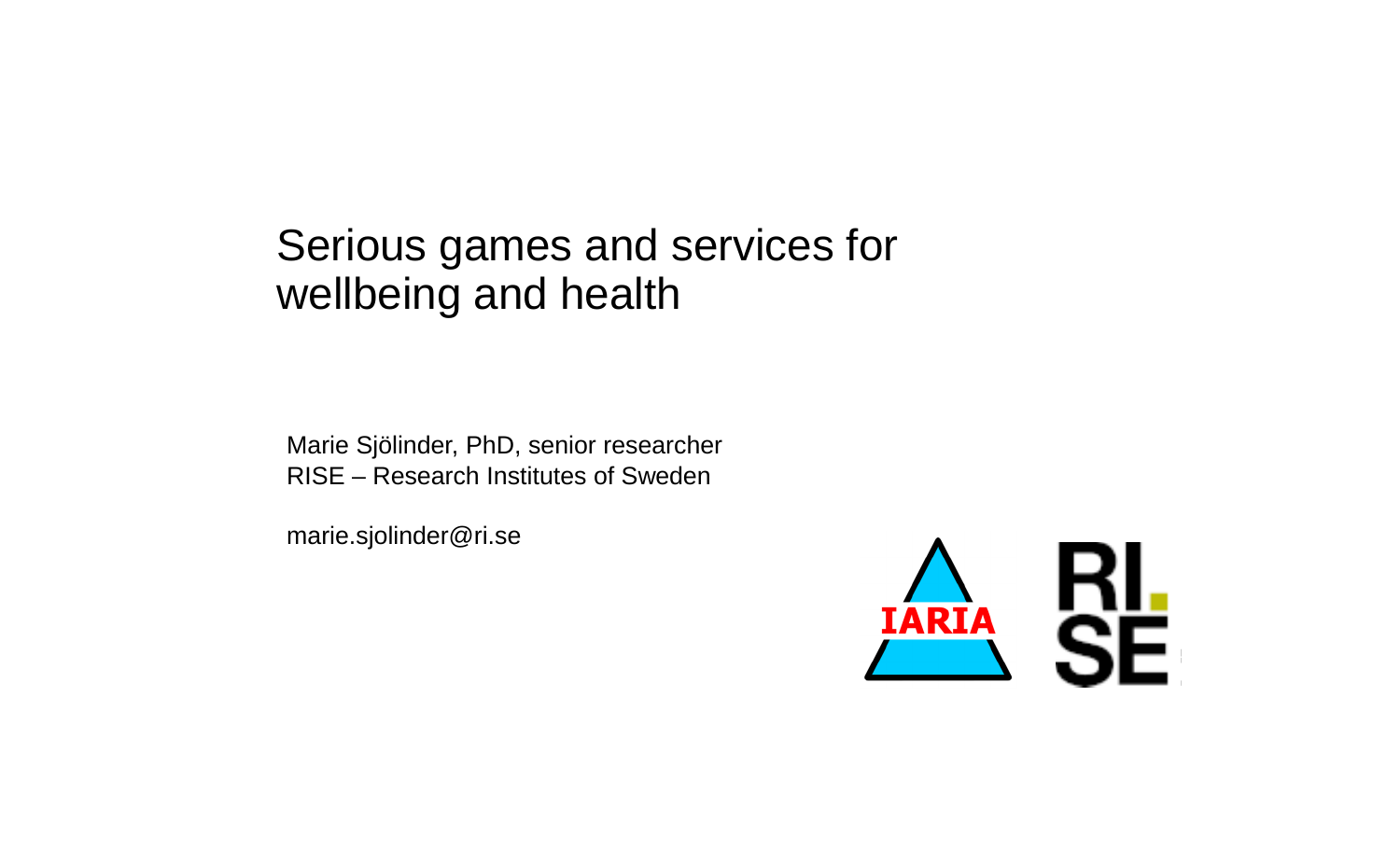## Marie Sjölinder

Marie Sjölinder is a senior researcher at RISE. She has a PhD in psychology with a focus on age differences and the use of technology. Marie is managing national and international R&D projects within e-health and welfare technology .



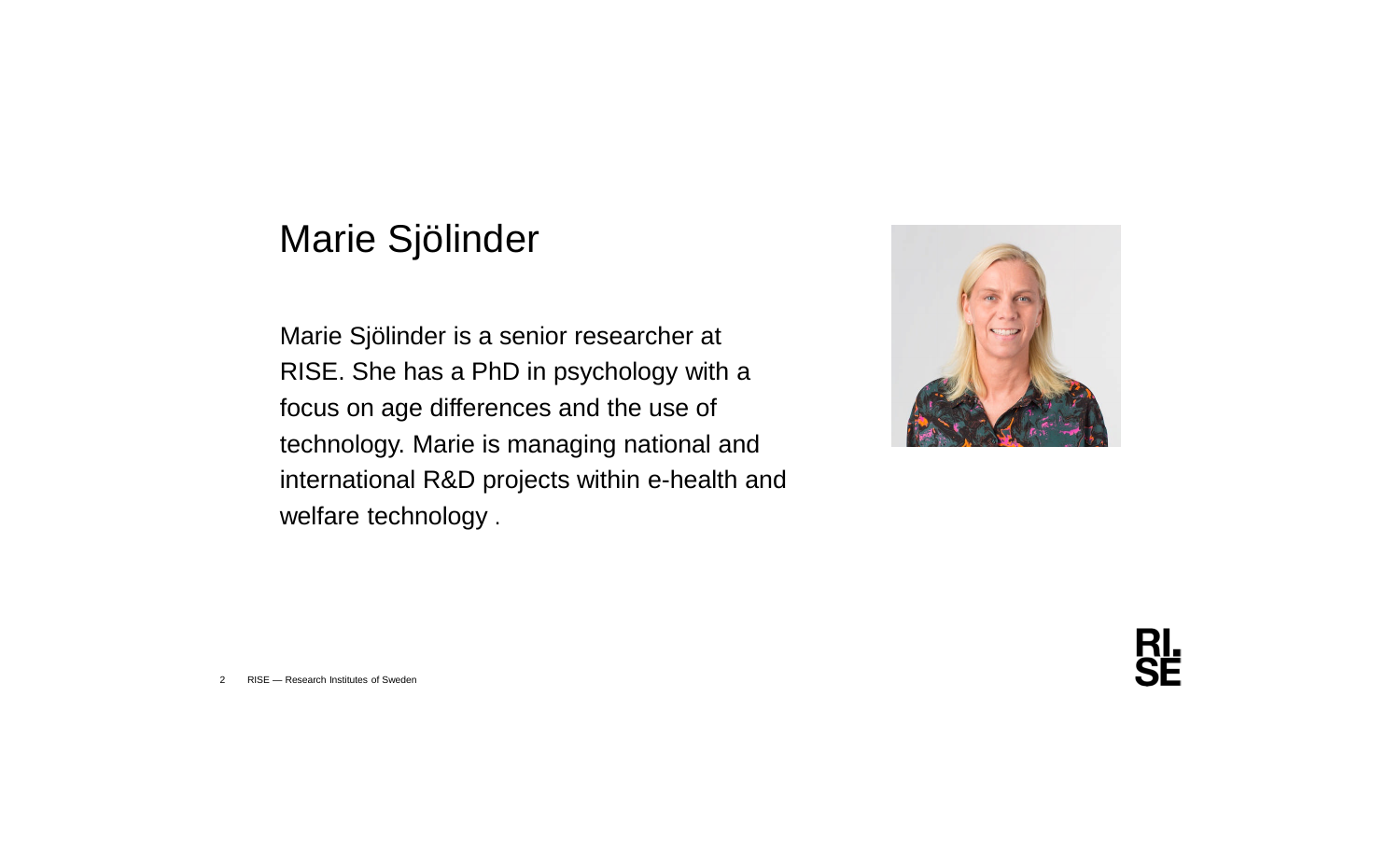## Design of interfaces for people with blindness and low vision - Designing the complete learning environment for Braille users studying mathematics

School of Innovation, Design and Engineering, division of Information Design Mälardalen university: **Yvonne Eriksson** School of Innovation, Design and Engineering, division of Information Design Mälardalen university / Swedish Agency for Accessible Media: **Björn Westling**

This paper focuses on complex content such as mathematics

| and how it could be accessible for Braille readers |
|----------------------------------------------------|
|----------------------------------------------------|

| a                                     | $\mathbf b$                                | C                                          |
|---------------------------------------|--------------------------------------------|--------------------------------------------|
| $\bullet$ .<br>$\cdot$ $\cdot$<br>. . | ።<br>. .                                   | $\bullet\bullet$<br>$\cdot$ $\cdot$<br>. . |
| $\mathbf 1$                           | $\overline{2}$                             | $\overline{3}$                             |
| . . <b>.</b> .<br>.<br>$\cdot$        | . . <b>.</b> .<br>$\cdots$ .<br>. <b>.</b> | $\cdot$ .<br>.<br>. <b>.</b>               |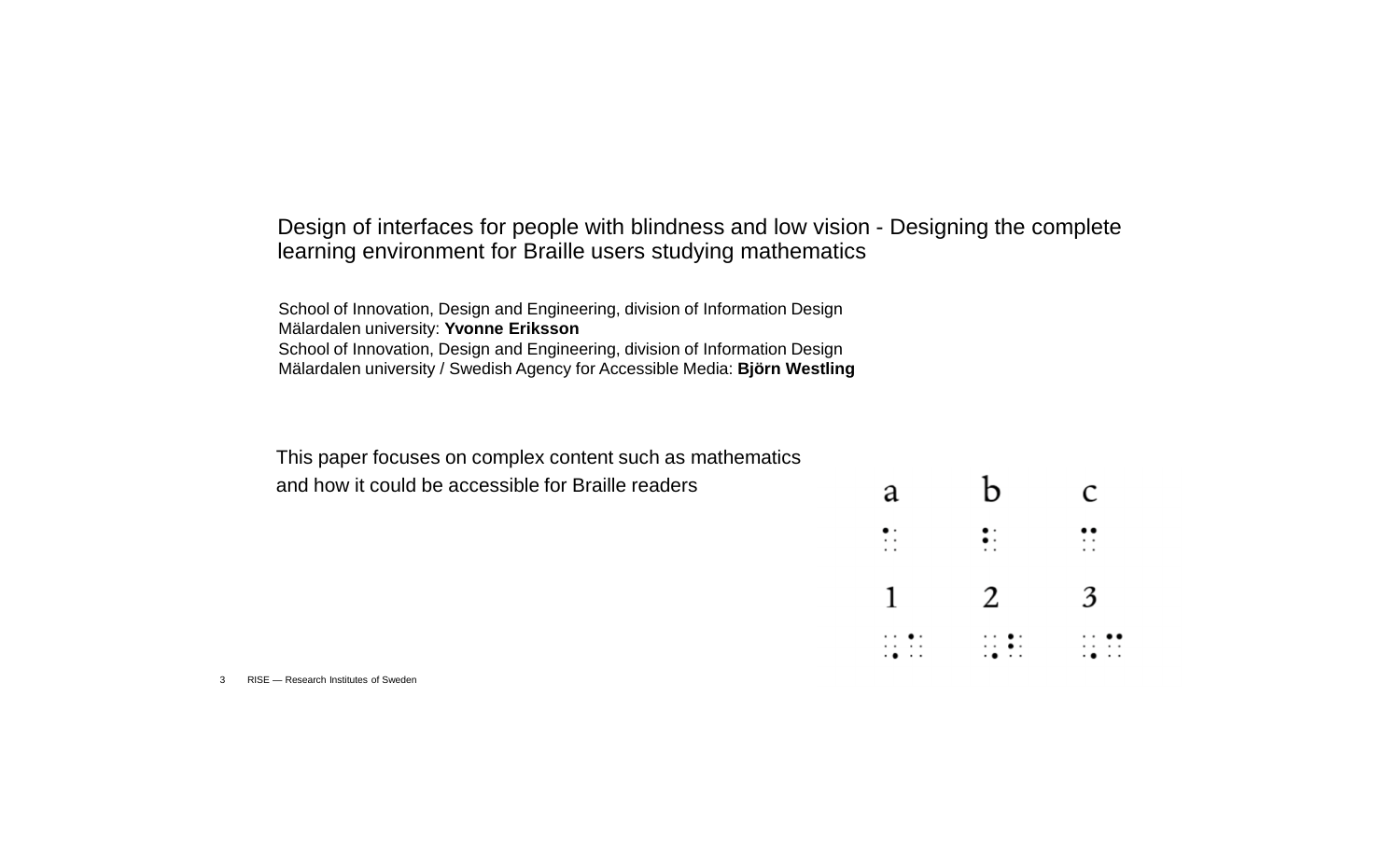Design of interfaces for people with blindness and low vision - Designing the complete learning environment for Braille users studying mathematics

The aim of the paper is to:

- Highlight and to discuss what is required from digital platforms to support mathematic Braille
- Identify the functionality and the technical infrastructure needed to make the design of a truly usable learning environment possible

$$
z = \frac{\frac{7x - 6y}{5x + 8y}}{\frac{7x - 6y}{8y + 5x}}
$$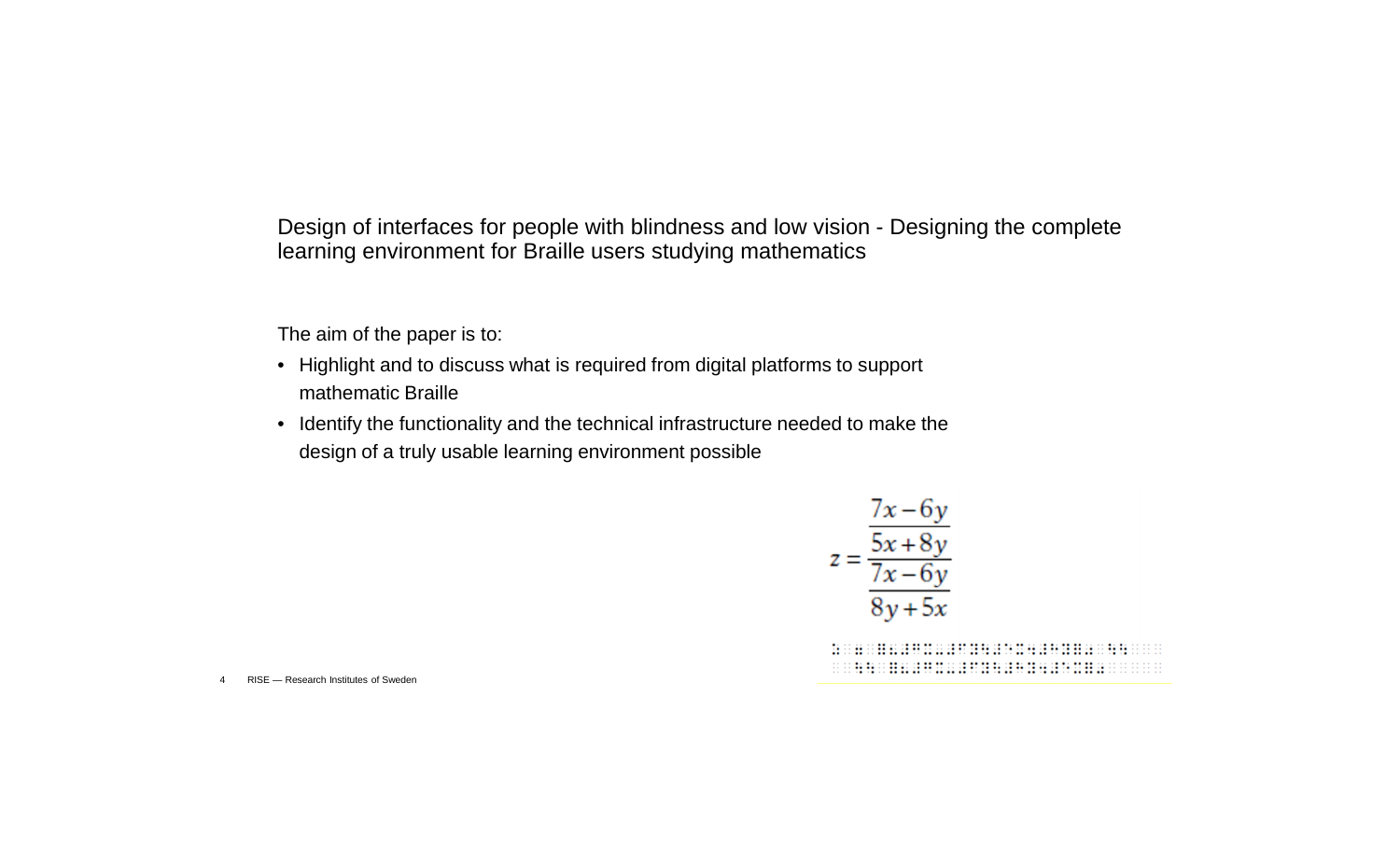The COSMO@Home Application – Iterative Development and Implementation of the Learning Goals

RISE: **Marie Sjölinder, Olov Ståhl, Erik Einebrant, László Sall Vesselényi, Niels Stor Swinkels** KU Leuven: **Barbara Weyn, Marjolein Verly, Marlies Treunen** UZ Leuven: **Sam Geuens, Jessia Nijs** RWTH Aachen University: **Anas Abdelrazeq, Samira Khodaei Dolouei, Kathrin Hohlbaum** Philips: **Sanne Nauts, Privender Saini, Ozgur Tasar, Annerieke Heuvelink**

This paper describes the design journey in the development of an edutainment application for children

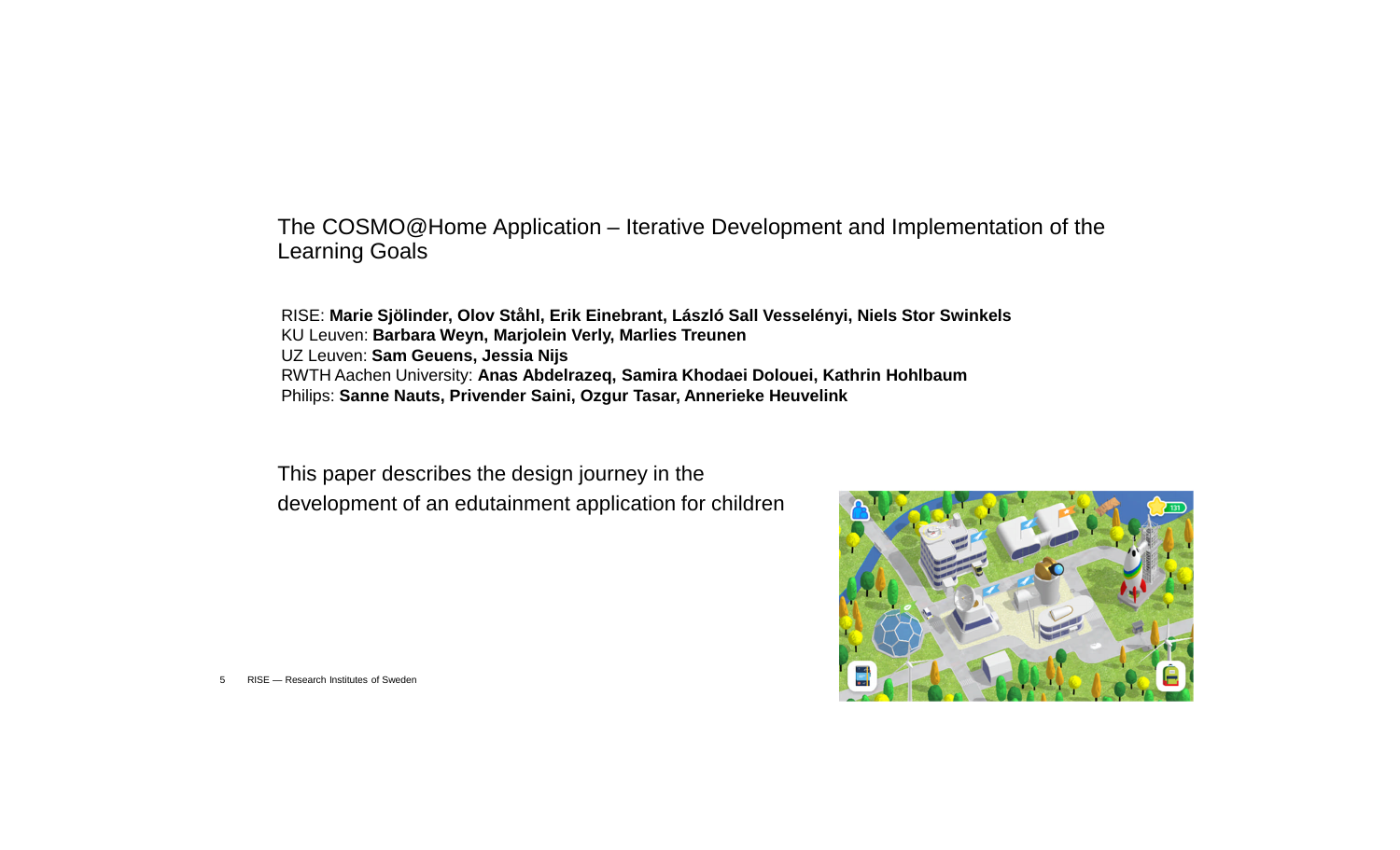The COSMO@Home Application – Iterative Development and Implementation of the Learning Goals

The application consists of a set of mini-games, and the aim was to teach and prepare children for the magnetic resonance imaging (MRI) scanning procedure

The paper describes the three phases of the development:

1) Initial tests with children outside the hospital to explore the general concept

2) Tests with children at the hospital with more complete versions of the prototype

3) Tests in the home environment where the application was tested in a real context